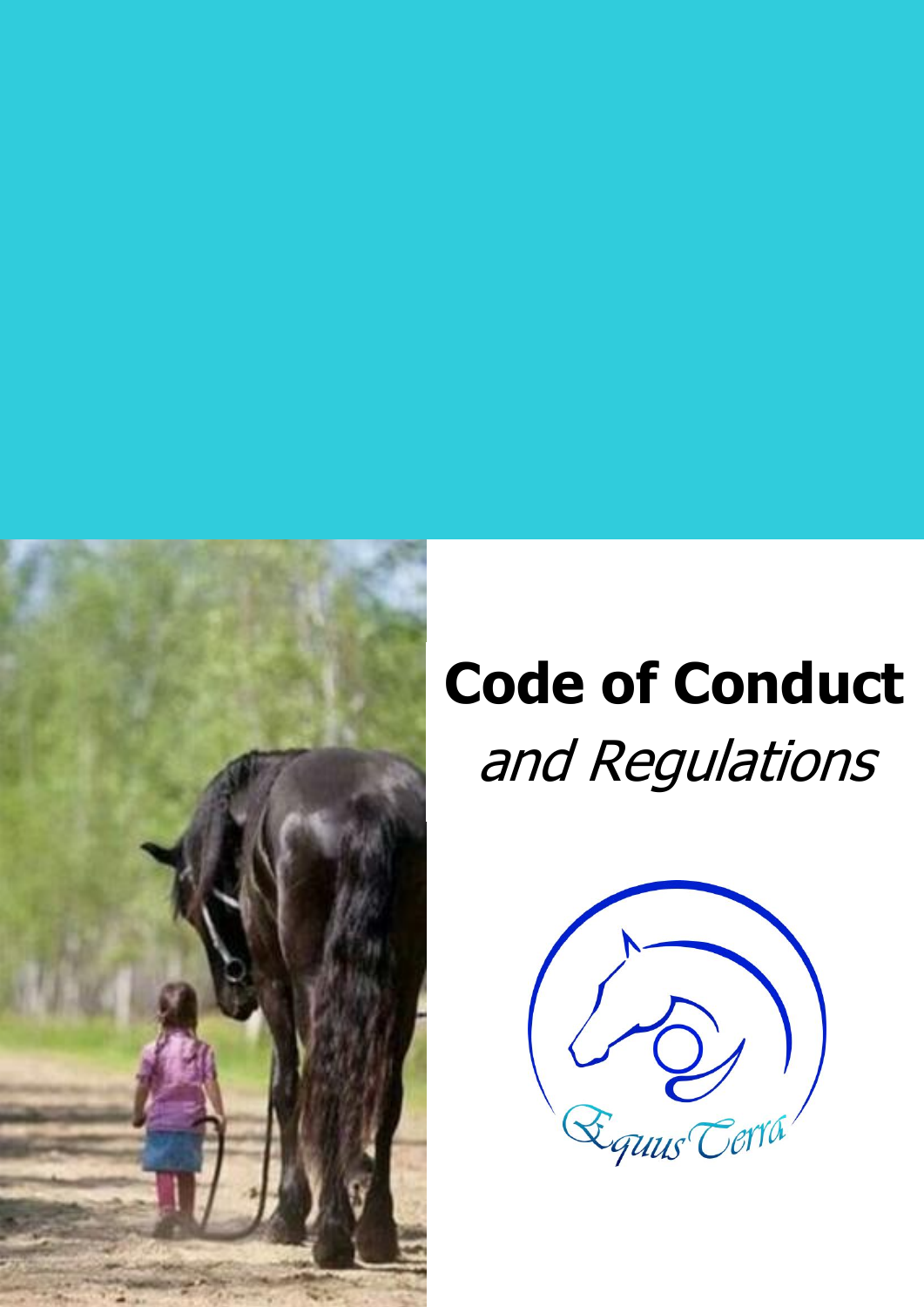## Code of Conduct and Regulations

*EquusTerra* Therapeutic Riding Centre and Grounds

### **1.1 Objects**

This Code of Conduct promotes the primary interests of horse welfare and public safety at EquusTerra, as based on the Code of Horse Welfare of the Federation Equestrienne Internationale (FEI).

\_\_\_\_\_\_\_\_\_\_\_\_\_\_\_\_\_\_\_\_\_\_\_\_\_\_\_\_\_\_\_\_\_\_\_\_\_\_\_\_\_\_\_\_\_\_\_\_\_\_\_\_\_\_\_\_\_\_\_

#### **1.2 General**

- a) This Code of Conduct may be altered or added to from time to time at the discretion of EquusTerra, and any such alterations will be advised to Participants.
- *b)* All Participants must adhere to this Code of Conduct as well as to the *Code of Conduct for Horse Activities.*
- c) It is a condition of use that all Participants agree to be bound by this Code of Conduct.

## **Entry to EquusTerra Therapeutic Riding Centre**

#### **2.1 Entry, Vehicles and Parking**

- *a)* Access to the EquusTerra Therapeutic Riding Centre is shared by all Participants.
- *b)* Pedestrians and horses have right of way at the EquusTerra Therapeutic Riding Centre.
- *c)* A Participant must park a vehicle (including horsefloats) within the EquusTerra Therapeutic Riding Centre with the discretion of the Centre Director/Manager. The Centre does not assume any responsibilities for damages or theft of a vehicle or horse float.
- *d)* A Participant must not park or leave a vehicle parked within the EquusTerra Therapeutic Riding Centre after closing time except with the written permission of the Centre Manager.

#### **2.2 Domestic pets**

- *a)* The Participant will not allow any dog, cat or any domestic or exotic animal which is not a horse or pony to be brought onto or kept on the EquusTerra Therapeutic Riding Centre or the ground without permission of the Director/Manager.
- *b)* The Participant will not tether a dog to the fence of the Equestrian Grounds.
- *c)* Any dogs brought to the premises must be kept on the leash and the waste removed promptly.

#### **2.3 Smoking**

The Participant acknowledges that EquusTerra Therapeutic Riding Centre is a smoke-free workplace under the *Tobacco and Other Smoking Products Act 1998* and that it is an offence for the Participant to smoke in or around EquusTerra Therapeutic Riding Centre other than in Designated Smoking Areas.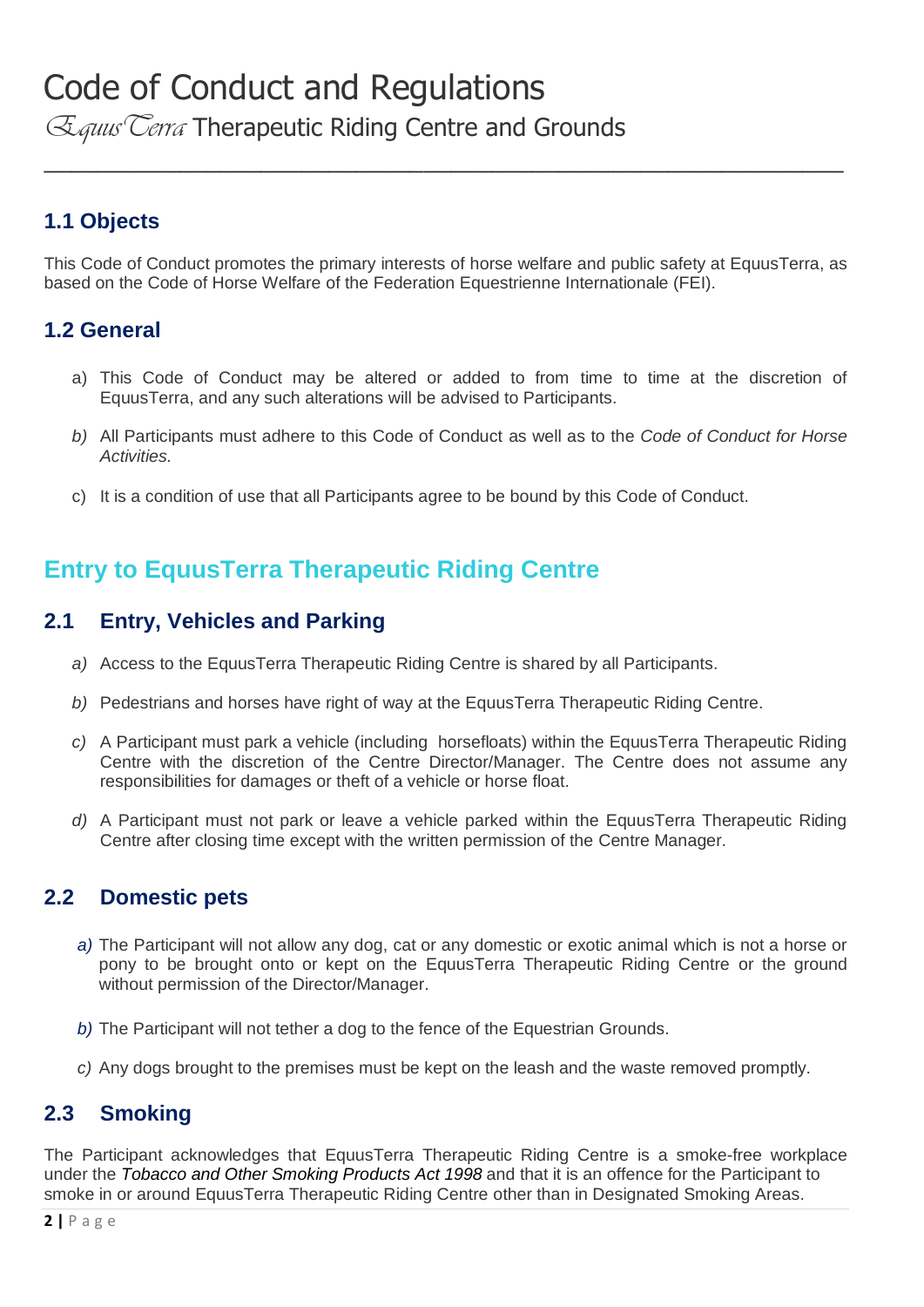#### **2.4 Noise**

The Participant must not engage in any disruptive behaviour or make any excessive noise in the EquusTerra Therapeutic Riding Centre or in the vicinity of horses.

## **Rider Safety and Conduct**

#### **3.1 Dangerous Recreational Activity Warning**

EquusTerra advises and the Participant acknowledges that horse riding is a dangerous recreational activity which involves a significant risk of harm, including injury and death. The Participant acknowledges that the Participant rides at the Participant's own risk.

#### **3.2 Rider Safety and Conduct**

- *a)* All Participants must conduct themselves in consideration and respect for fellow Participants.
- *b)* A professional level of conduct in keeping with industry standards is to be maintained at all times.
- *c)* All ridden horses must be bridled.
- *d)* A Participant shall not ride a horse unless appropriate riding boots are worn.
- *e)* All ridden horses must wear a saddle of an approved type which does not include jockey or training pads or short stirrups.
- *f)* A Participant shall not ride a horse unless the Participant is wearing a properly fitted helmet that provides an adequate level of protection against physical trauma to the head.
	- 1) Helmets that comply with AS/NZS 3838, EN 1384 or ASTM F1163 and are less than five years old from the date of manufacture are deemed to provide an adequate level of protection to the wearer in all circumstances.
	- 2) Helmets that have had significant impacts (i.e. where the strength and integrity of the shell is likely to have been compromised) or have been otherwise structurally damaged must not be used.
	- 3) The chinstrap must be attached and used.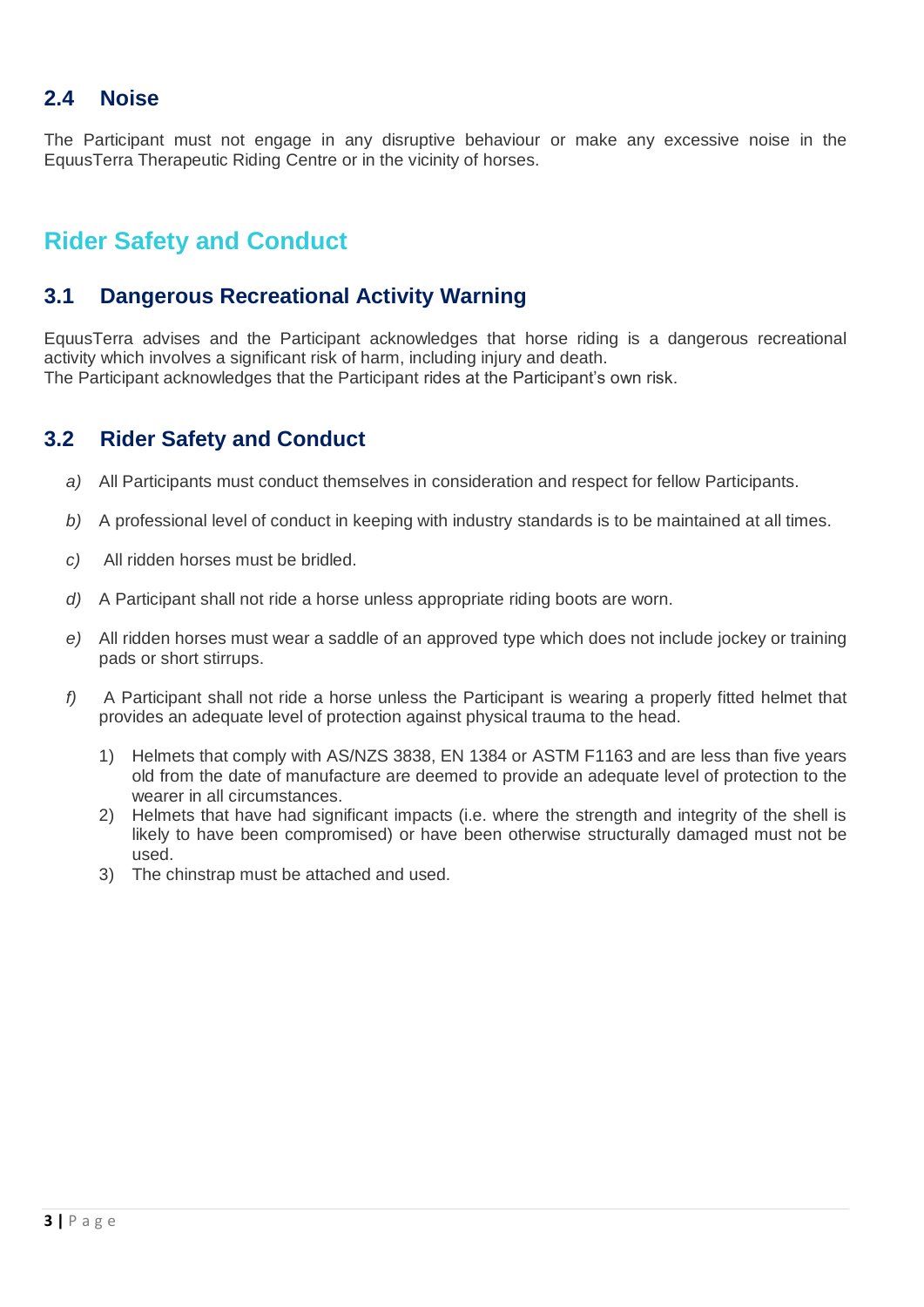## **Horse Care**

#### **4.1 Daily checks**

All Participants of the EquusTerra Therapeutic Riding Centre shall:

*a)* Check each horse under the Participant's care and control at least once a day to ensure that the horse:

(i) appears normal and healthy; and

(ii) eats, drinks, defecates, urinates, behaves and moves normally; and

*b)* If any sign of disease and/or injury is observed, ensure appropriate treatment is promptly provided to protect the health of the individual horse and/or to prevent the spread of disease.

#### **4.2 Veterinary treatment**

- *a)* The Participant will, in respect of each horse under the Participant's care and control, ensure that veterinary treatment is sought from the veterinarian nominated by the Centre Manager if any of the following signs of illness or injury are observed:
	- (i) nasal discharge:
	- (ii) runny or inflamed eyes;
	- (iii) coughing;
	- (iv) laboured breathing;
	- (v) lameness;
	- (vi) fits or staggering;
	- (vii) severe diarrhoea;
	- (viii) bleeding, swelling or ulcerated body parts;
	- (ix) unexplained weight loss;
	- (x) apparent pain;
	- (xi) inability to urinate or defecate;
	- (xii) repeated or continuous rolling, pawing, kicking at abdomen or sweating;
	- (xiii) poor appetite;
	- (xiv) dropping food or chewing with difficulty;
	- (xv) excessive distress during work; or
	- (xvi) excessive scratching or hair loss.
- *b)* The Participant will, in respect of each horse under the Participant's care and control, ensure that those horses:
	- (i) are vaccinated against tetanus at least every five years and strangles every 12 months. Written evidence of such vaccinations must be submitted to the Centre Manager;
	- (ii) have their teeth checked and filed if necessary every twelve months.

#### **4.3 Minimum standards**

The Participant will ensure that the following minimum standards of horse care are observed in respect of each horse under the Participant's care and control:

- *a)* After exercising, horses must be cooled down and cleaned;
- *b)* Horses must be rugged according to weather conditions;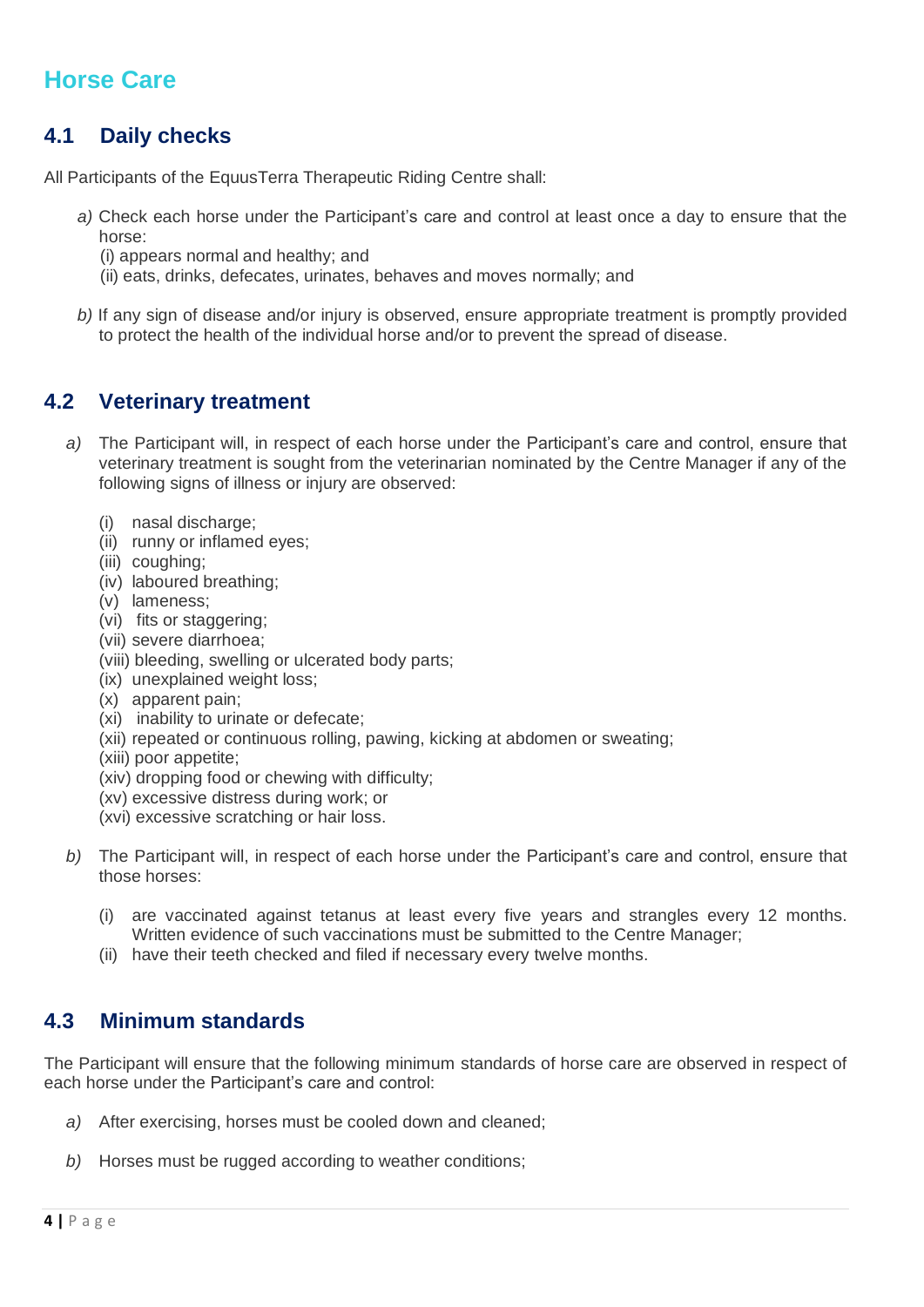- *c)* Basic grooming standards must be maintained (feet cleaned and dressed regularly; coat, mane and tail groomed and washed regularly);
- *d)* Drinking water must be provided in stables at all times;
- *e)* Horses must be fed at least twice daily and in such quantities according to their size and workload. Intervals between feeds should be no greater than 12 hours when stabled.



#### **4.4 Infectious illness**

In the event of an occurrence of any exotic disease in a horse or other animal at the EquusTerra Therapeutic Riding Centre, as defined or declared under the *Exotic Diseases of Animals Act 1981 (QLD)*, the Participant will:

- *a)* Notify the Director, Centre Manager and any veterinarian operating at the EquusTerra Therapeutic Riding Centre;
- *b)* Comply with any direction, order or requirement of the veterinarian or of any proper public authority including any biosecurity protocol;
- *c)* Comply with any direction, order or requirement of the Centre; and
- *d)* Act in the best interests of the horses.

#### **4.5 Exercising of Horses**

All Participants of the EquusTerra Therapeutic Riding Centre shall, unless otherwise approved by the Centre Director/Manager ensure that horses are:

- *a)* Exercised daily;
- *b)* Exercised appropriately for their age, size, health and fitness;
- *c)* Not ridden unless properly saddled and bridled;
- *d)* Not left loose within the EquusTerra Therapeutic Riding Centre at any time with their tack on;
- *e)* Not left unattended in arenas, exercise yards, wash bays, and lunging yards;
- *f)* Led by a bit when walking as exercise.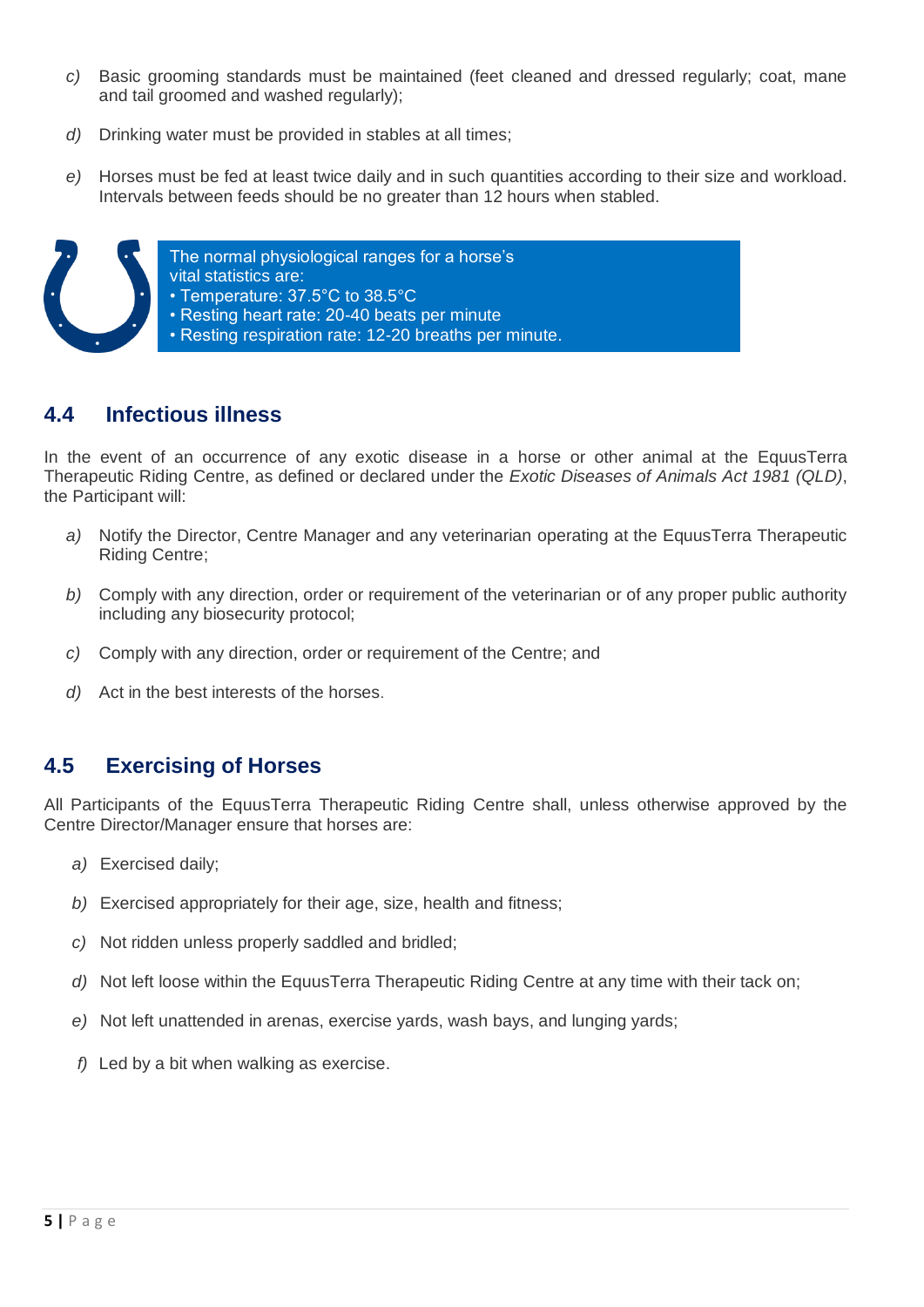

#### **4.6 No cruelty to horses**

- *a)* No Participant will act cruelly to any horse. Acting cruelly includes, but is not limited to:
	- (i) the excessive use of whips or spurs;
	- (ii) the use of whips around a horse's head;
	- (iii) making a demand of exercise beyond the capabilities or fitness of the horse;
	- (iv) the use of ill-fitting or broken tack or equipment which causes pain; or
	- (v) the riding of a lame horse.
- *b)* The Centre Director/Manager reserves the right to direct Participants not to act cruelly, in the Centre Manager's absolute discretion, or to report the cruelty to the RSPCA or any relevant Government Agency.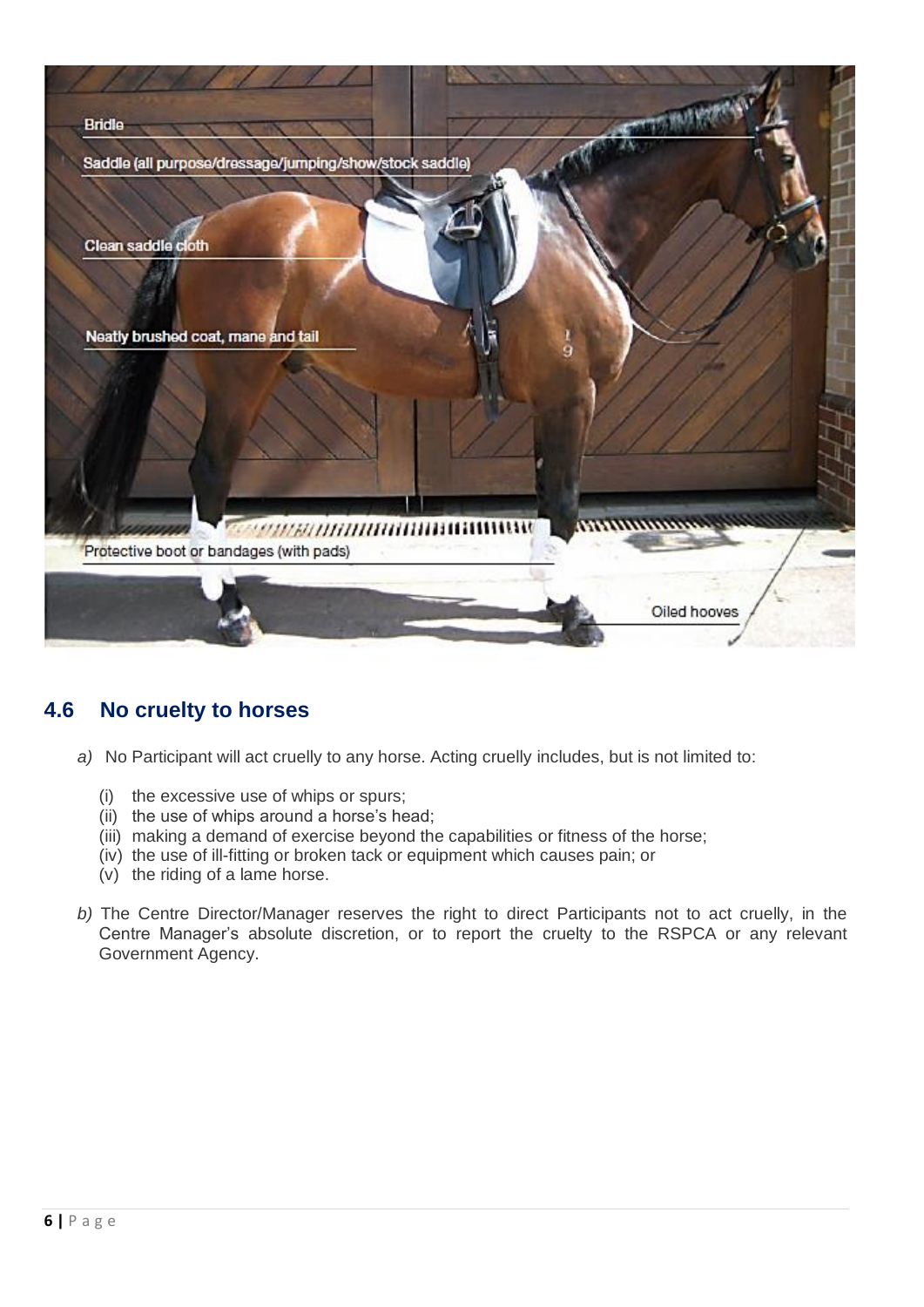## **Rules of Riding**

#### **5.1 Rules of Riding**

These arena traffic rules are based on the EFA Dressage Arena Traffic Rules. If you do not understand them or any of the terms used in them you must ask the Centre Director/Manager to explain them to you before you start riding in the arenas/riding areas.

There are two overriding rules:

- **watch where you are going**
- **avoid collisions**

#### **General Rules**

The following rules must be obeyed in all arenas within the EquusTerra Therapeutic Riding Centre and the grounds:

- a) Before entering the arena, the gateway and immediate track must be clear.
- b) Walk on the inside track. (The inside track is approximately 2.5 metres from the boundary of the arena – enough for two horses to pass easily side by side outside the walking horse). No walking on the outside track including lateral movements.
- c) Slower pace gives way to (i.e. moves off the track) faster pace.
- d) Lesser movements must give way to more advanced movements anywhere on the arena.
- e) Diagonal line must give way to a circle.

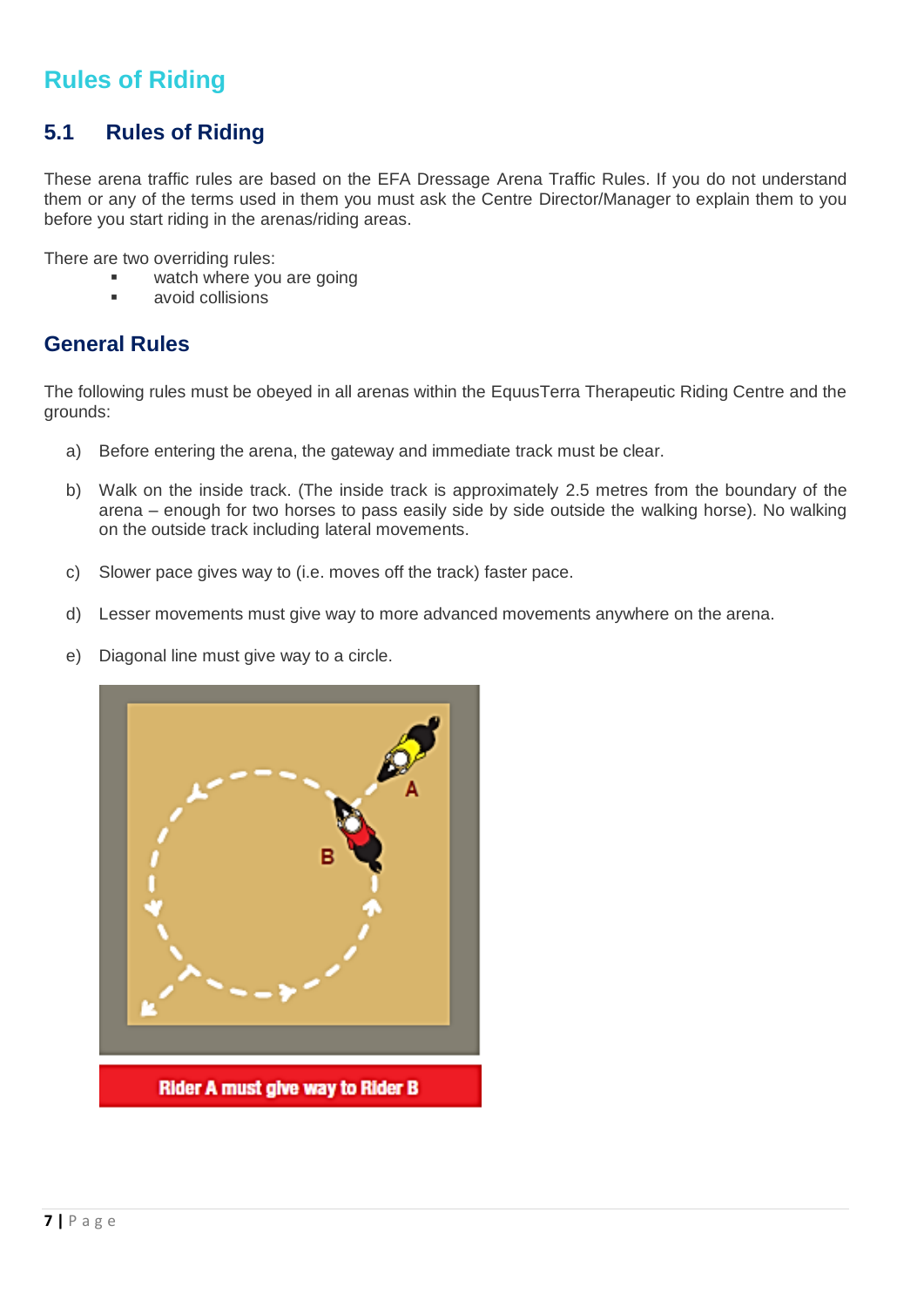f) A circle must give way to the outside track.





Walk must give way to all other movements. Trot must give way to all other movements except walk. Canter must give way to lateral movements for example some lateral movements are shoulder-in, travers, half-pass and pirouettes.

g) For horses on the outside track:

(i) if going in the same direction, faster to the outside and slower to the inside, and so no overtaking on the inside – especially on a circle.

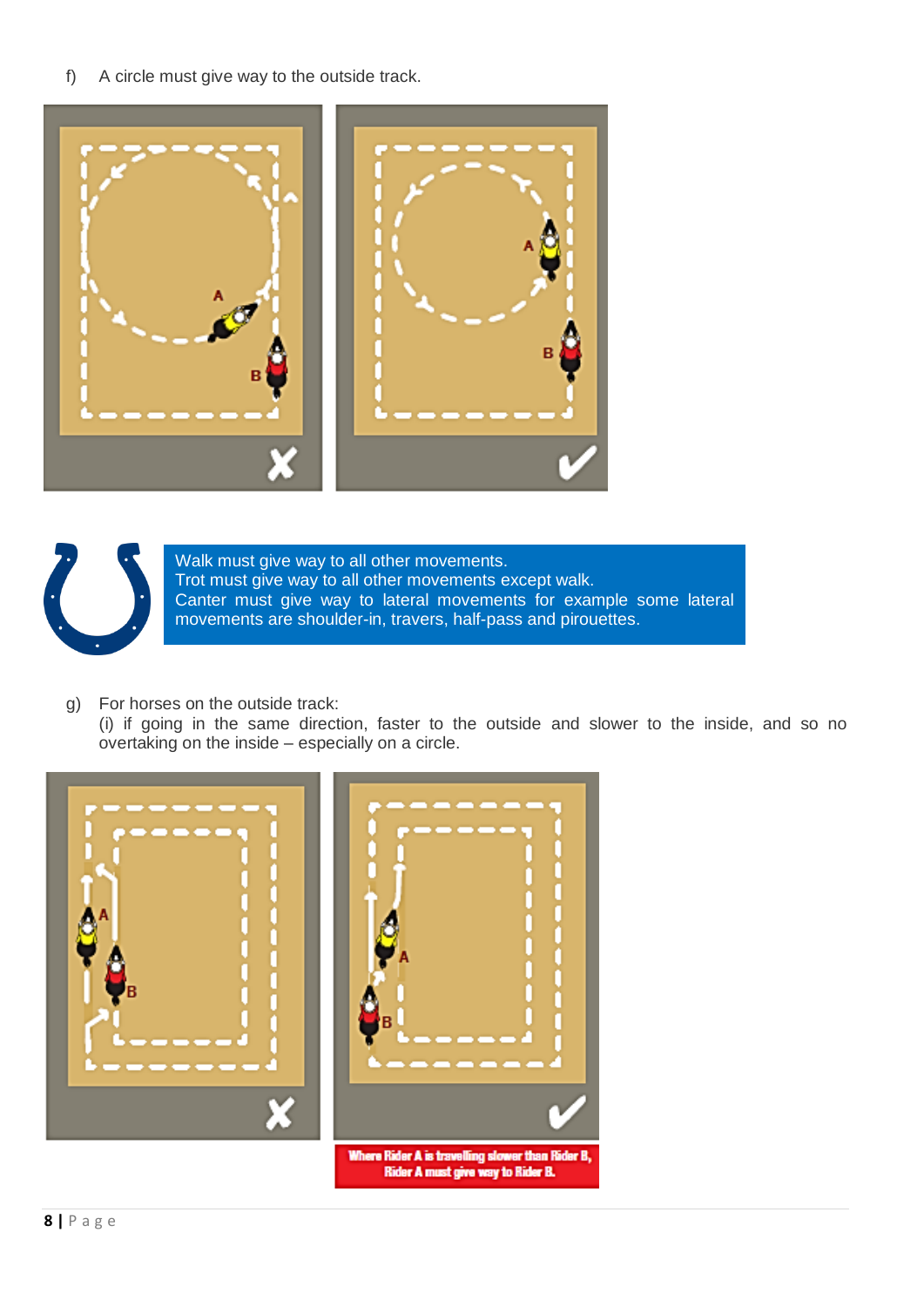(ii) if going in the opposite direction in the same gait, pass left hand to left hand.



(iii) no halting, mounting, dismounting, or gear adjustment.

(h) Leave at least one horse distance from the horse in front.